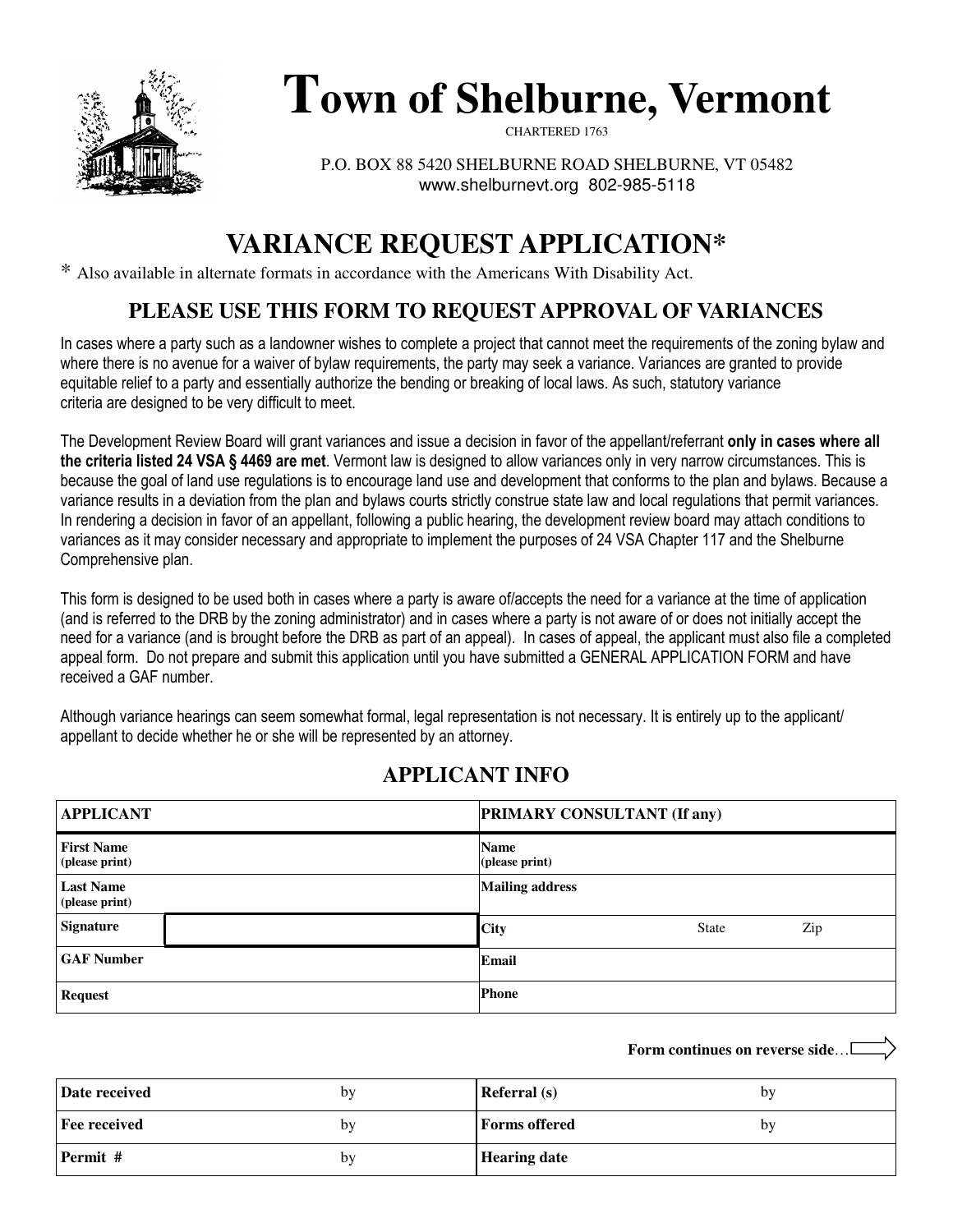# **SITE PLAN REVIEW APPLICATION**

#### **VARIANCE INFO**

| Variance # | <b>VARIANCE(S)</b><br><b>REQUESTED</b>           | <b>ZONING BYLAW</b><br><b>REQUIREMENT</b> | <b>PROPOSED</b> | <b>VARIANCE</b> |
|------------|--------------------------------------------------|-------------------------------------------|-----------------|-----------------|
| Example    | <b>Residential District</b><br>Side yard setback | 15'                                       | $\mathbf{5}$    | 10'             |
|            |                                                  |                                           |                 |                 |
|            |                                                  |                                           |                 |                 |
|            |                                                  |                                           |                 |                 |
|            |                                                  |                                           |                 |                 |

### **CONFORMANCE WITH STATUTORY CRITERIA**

Applications for Variances must meet several criteria contained in State Statute. The review process will to function more smoothly when you provide thorough responses to the following items.

*Describe or summarize and attach any evidence indicating the variance request complies with the following criteria*

**There are unique physical circumstances or conditions peculiar to the particular property.** 

[Is the property irregularly shaped? exceedingly narrow, wet shallow, or small? the location of an exceptional topographic feature such as deep gully or ravine?

Note: Case law has established that the existence of an historic inn on the property, or the existence of a leach field on the property were not unique physical circumstances. Sorg v. North Hero ZBA, 135 Vt. 423 (1977).]

**That unnecessary hardship is due to these conditions and not the circumstances or conditions generally created by the provisions of the bylaw.** 

[Do features of the bylaw—such as setbacks—allow you to locate a proposed structure or use ]

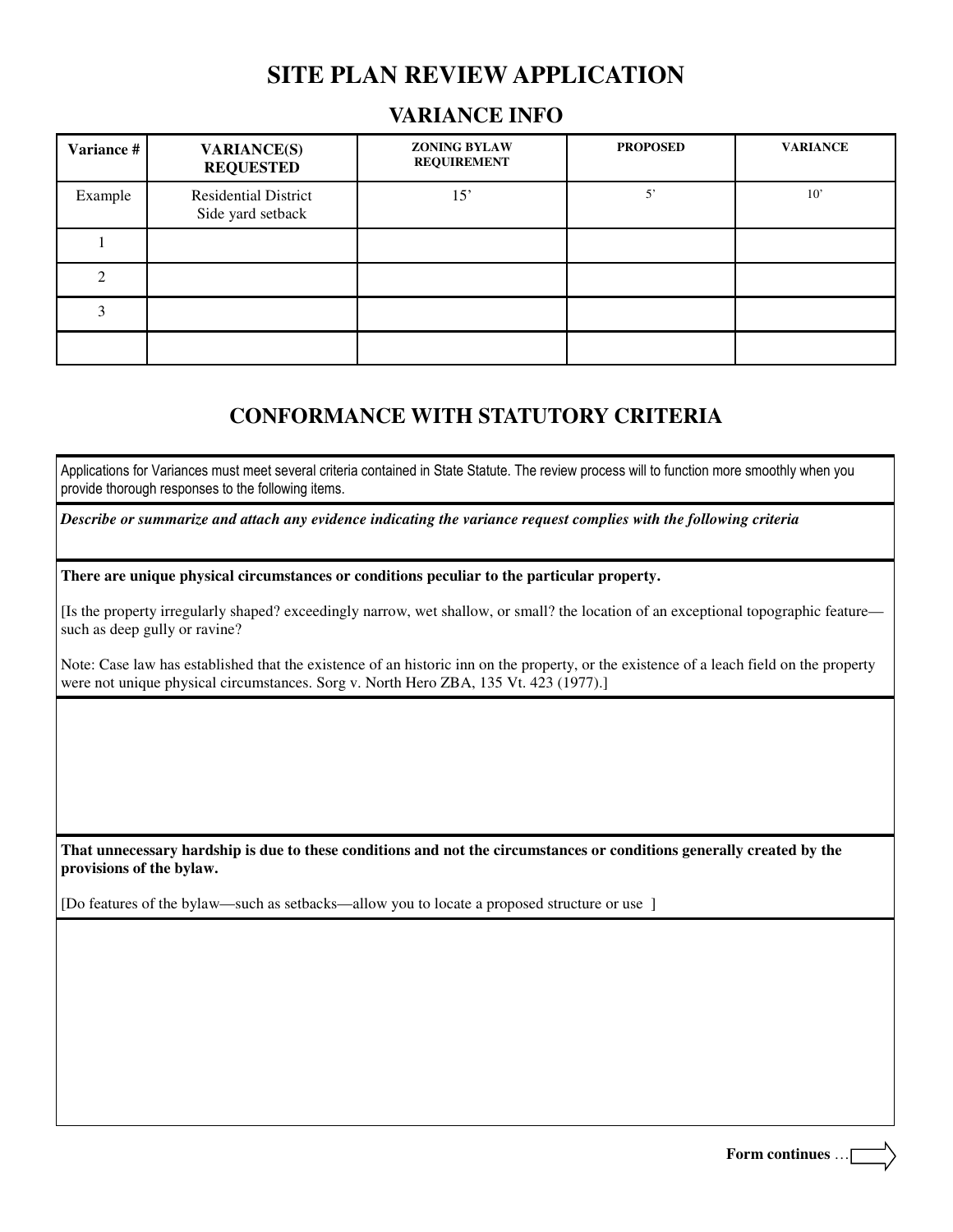### **CONFORMANCE WITH STATUTORY CRITERIA , CONTINUED**

*Describe or summarize and attach any evidence indicating the variance request complies with the following criteria*

**That Because of unique physical circumstances or conditions, there is no possibility that the property can be developed in strict conformity with the provisions of the bylaw** 

[ Note: Case law has established that even if one part of a lot cannot be developed because of a unique physical circumstances, a variance will be denied if the parcel, overall can be reasonably used. Therefore, the zoning board must consider all of the applicant's property, and not just that included in the variance request.]

**That a variance is therefore necessary to enable reasonable use of the property.** 

[Note: The court will also consider whether the property can be used in conjunction with adjoining property owned by the applicant. Blow v. Town of Berlin, 151 Vt. 333 (1989); In re McDonald's Corp, 151 Vt. 346 (1989). F If the property is already developed and being used, then a variance cannot be granted under this section. Gadhue v. Marcotte, 141 Vt. 238 (1982). ]

#### **That Unnecessary hardship has not been created by the appellant.**

[The court has held that hardships are created by the applicant when the applicant purchases a parcel with actual or constructive knowledge (i.e. applicant should have known) of zoning restrictions; when the applicant sells a contiguous lot, leaving himself with insufficient lot size for the development sought; when the applicant builds in violation of the ordinance; when the applicant's contractor makes an error when pouring the foundation; and when the applicant purchases a small part of a larger parcel when the larger parcel could have been developed in strict conformity to the bylaws. L & M Pike & Sons, Inc. v. Town of Waterford, 130 Vt. 432 (1972); LeBlanc v. City of Barre, 144 Vt. 369 (1984); In re Reilly Tire Mart, Inc., 141 Vt. 330 (1982); In re McDonald's Corporation, 151 Vt. 346 (1989); In re Cumberland Farms, 152 Vt. 59 (1989); In re Fecteau, 149 Vt. 319 (1988). ]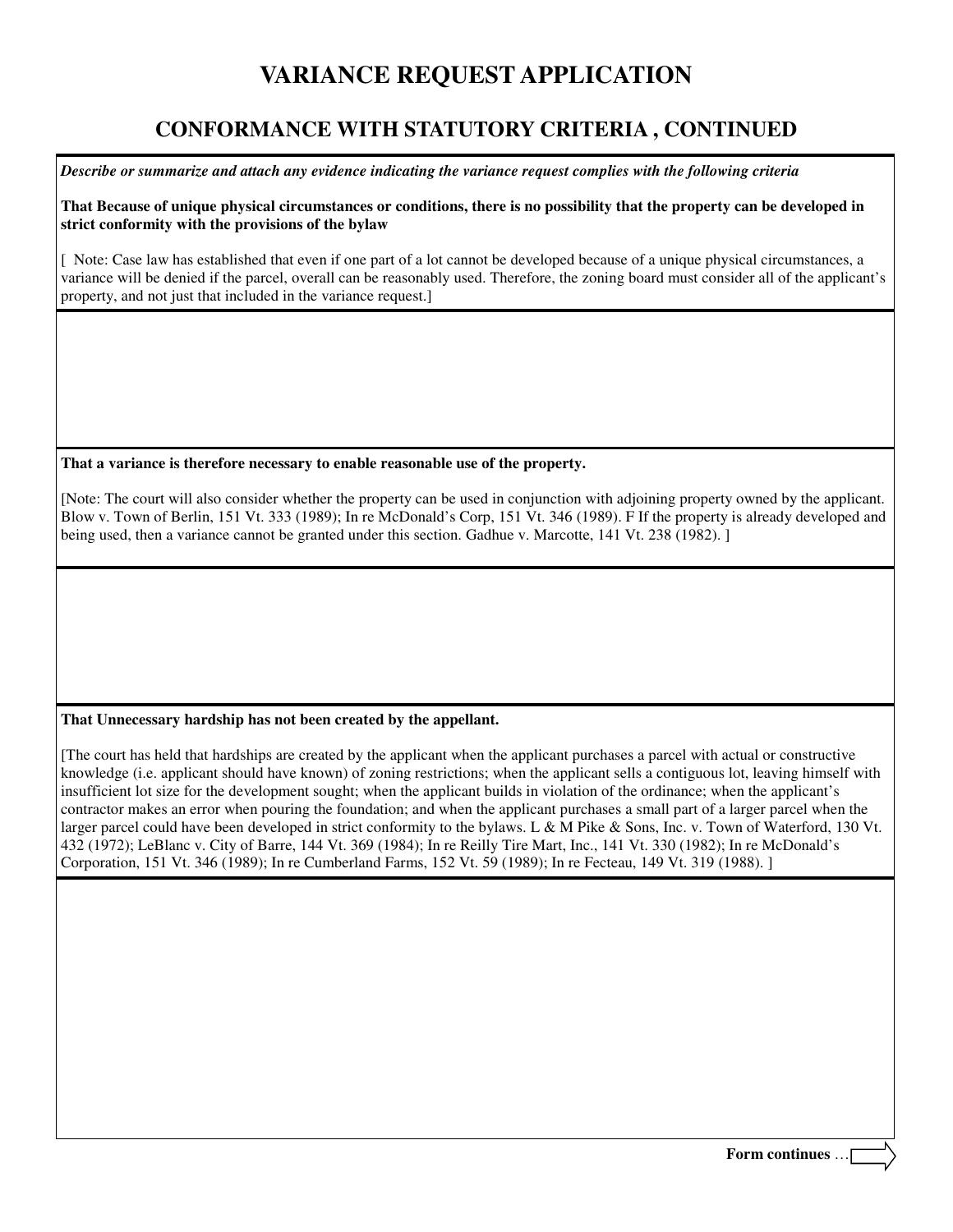### **CONFORMANCE WITH STATUTORY CRITERIA , CONTINUED**

*Describe or summarize and attach any evidence indicating the variance request complies with the following criteria*

**The variance, if authorized, will not alter the essential character of the neighborhood or district in which the property is located,** 

[Is the property located in a residential neighborhood, village center, or commercial area? Will approval of the variance enable the appellant/referrant to conduct a use or establish a structure that will change the essence of the area in which it is located? ]

**The variance, if authorized, will not alter substantially or permanently impair the appropriate use or development of adjacent property.** 

[Will approval of the variance enable the appellant/referrant to conduct a use or establish a structure that will discourage owners of adjacent properties from using or developing their properties in the manner called for in the bylaw ?]

#### **The variance, if authorized, will not reduce access to renewable energy resources,**

[Will approval of the variance enable the appellant/referrant to conduct a use or establish a structure that will limit the ability of neighbors to utilize wind or sun powered (photovoltaic) energy generating equipment? ]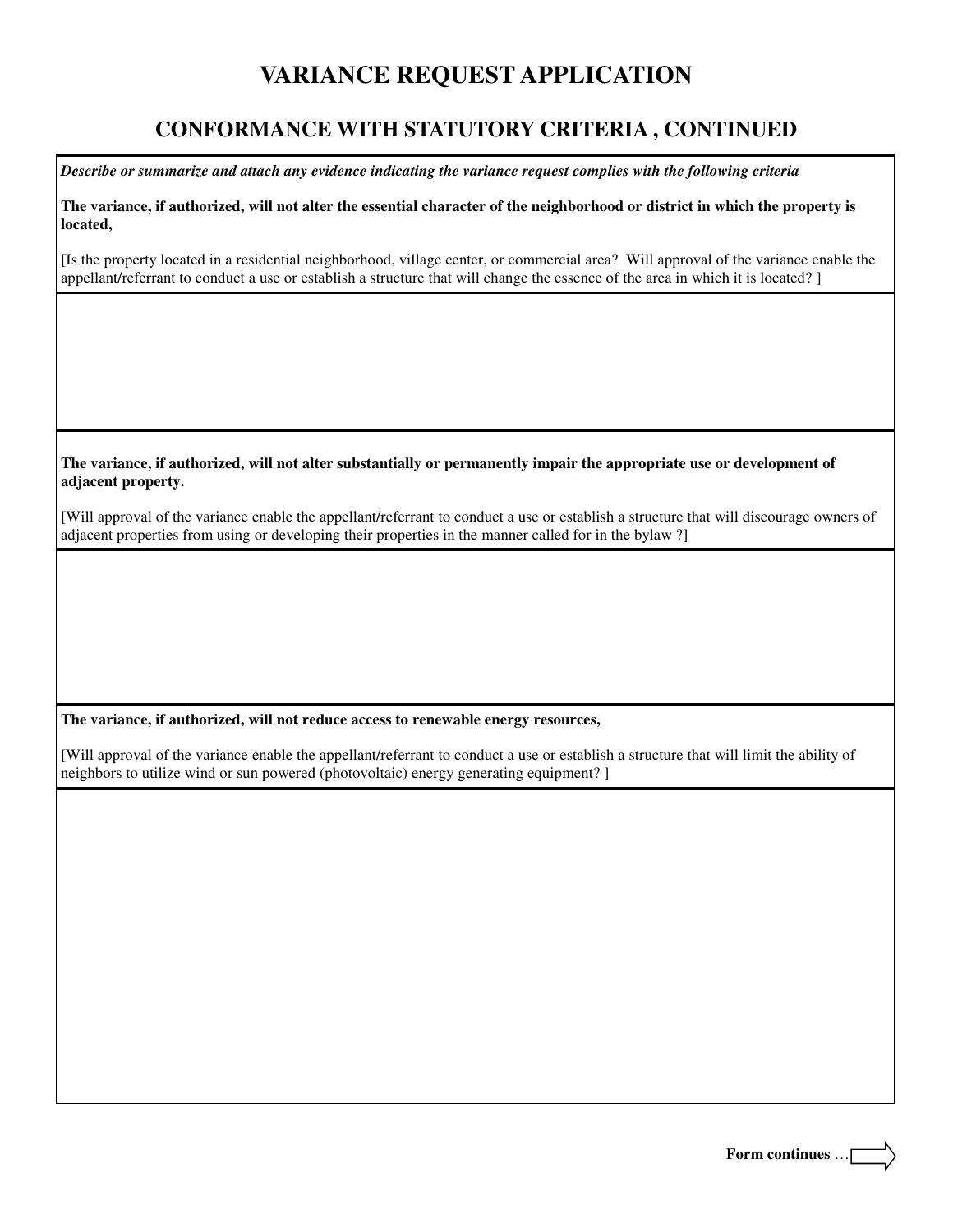### **CONFORMANCE WITH STATUTORY CRITERIA , CONTINUED**

*Describe or summarize and attach any evidence indicating the variance request complies with the following criteria*

**The variance, if authorized, will not be detrimental to the public welfare.** 

[Will approval of the variance enable the appellant/referrant to conduct a use or establish a structure that will jeopardize public safety, health, or finances, or aesthetics? ]

#### **The variance, if authorized, will represent the minimum variance that will afford relief**

[ Note: This provision means that an applicant is not entitled to the most economically beneficial variance, but rather, the smallest variance necessary to provide reasonable use of the property. In re Maurice Memorials, 142 Vt. 532 (1983). Also, modification of previously issued variances is extremely unlikely given that by statu**te the previous variance had to represent the minimum variance that would afford relief ]**

#### **The variance, if authorized, will represent the least deviation possible from the bylaw and from the plan.**

[ Assuming no reasonable use exists on the property at present, does the variance request seek the absolute minimum amount of relief required to allow a reasonable use? What is the basis for the determination that the request is for the minimum amount of relief required, rather than something more?]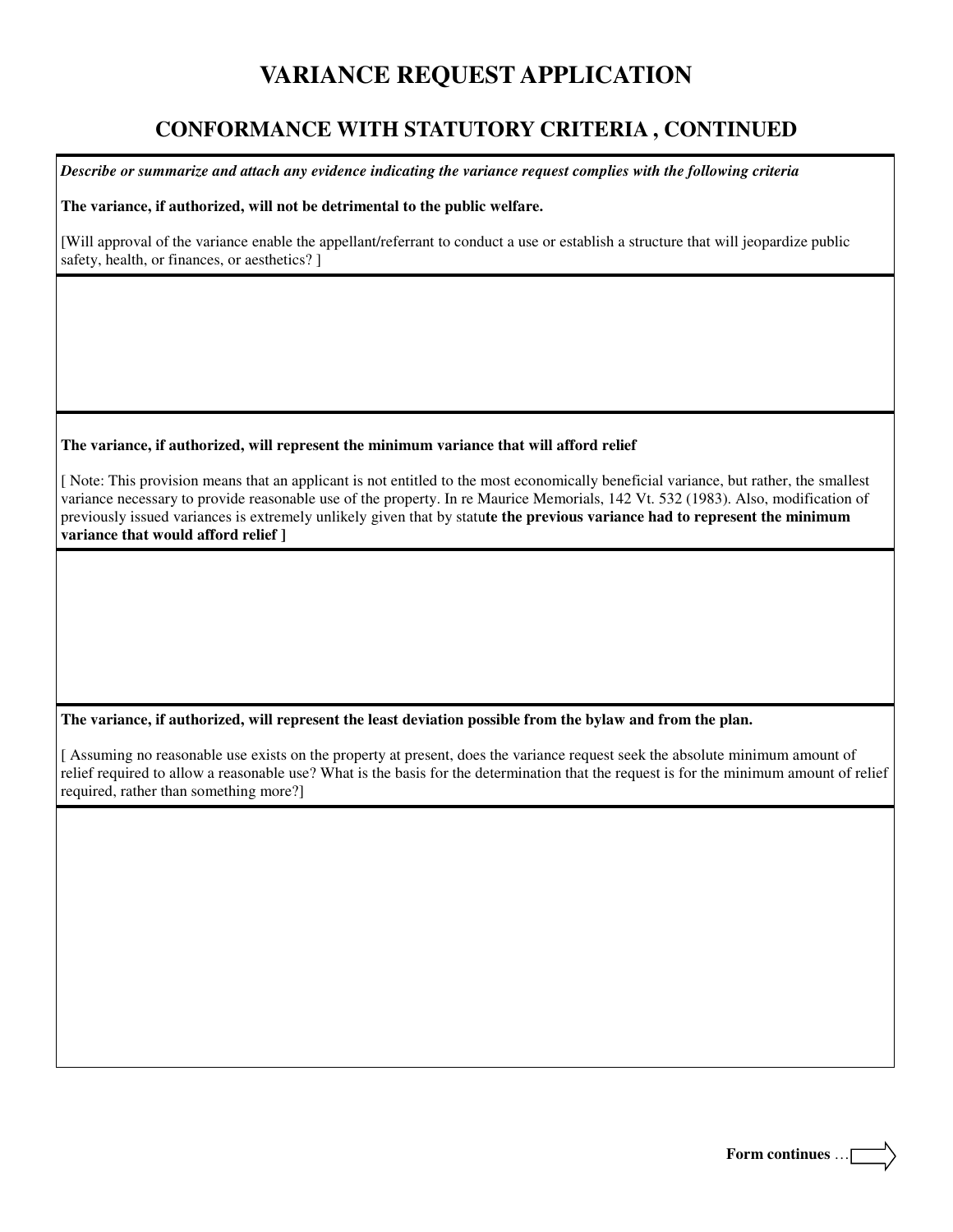#### NAMES AND ADDRESSES OF ADJOINING PROPERTY OWNERS

A list of list of current adjoining and cross-street property owners " must be submitted in conjunction with this application, along with a set of stamped and addressed envelopes including one for each adjoining and cross-street property.

| Adjoiner 1 | Adjoiner 5 |      |  |  |
|------------|------------|------|--|--|
|            |            |      |  |  |
|            |            |      |  |  |
|            |            |      |  |  |
|            |            |      |  |  |
| Adjoiner 2 | Adjoiner 6 |      |  |  |
|            |            | Name |  |  |
|            |            |      |  |  |
|            |            |      |  |  |
|            |            |      |  |  |
| Adjoiner 3 | Adjoiner 7 |      |  |  |
|            |            |      |  |  |
|            |            |      |  |  |
|            |            |      |  |  |
|            |            |      |  |  |
| Adjoiner 4 | Adjoiner 8 |      |  |  |
| Name       | Name       |      |  |  |
|            |            |      |  |  |
|            |            |      |  |  |
|            |            |      |  |  |

Use additional copies of this form as required ...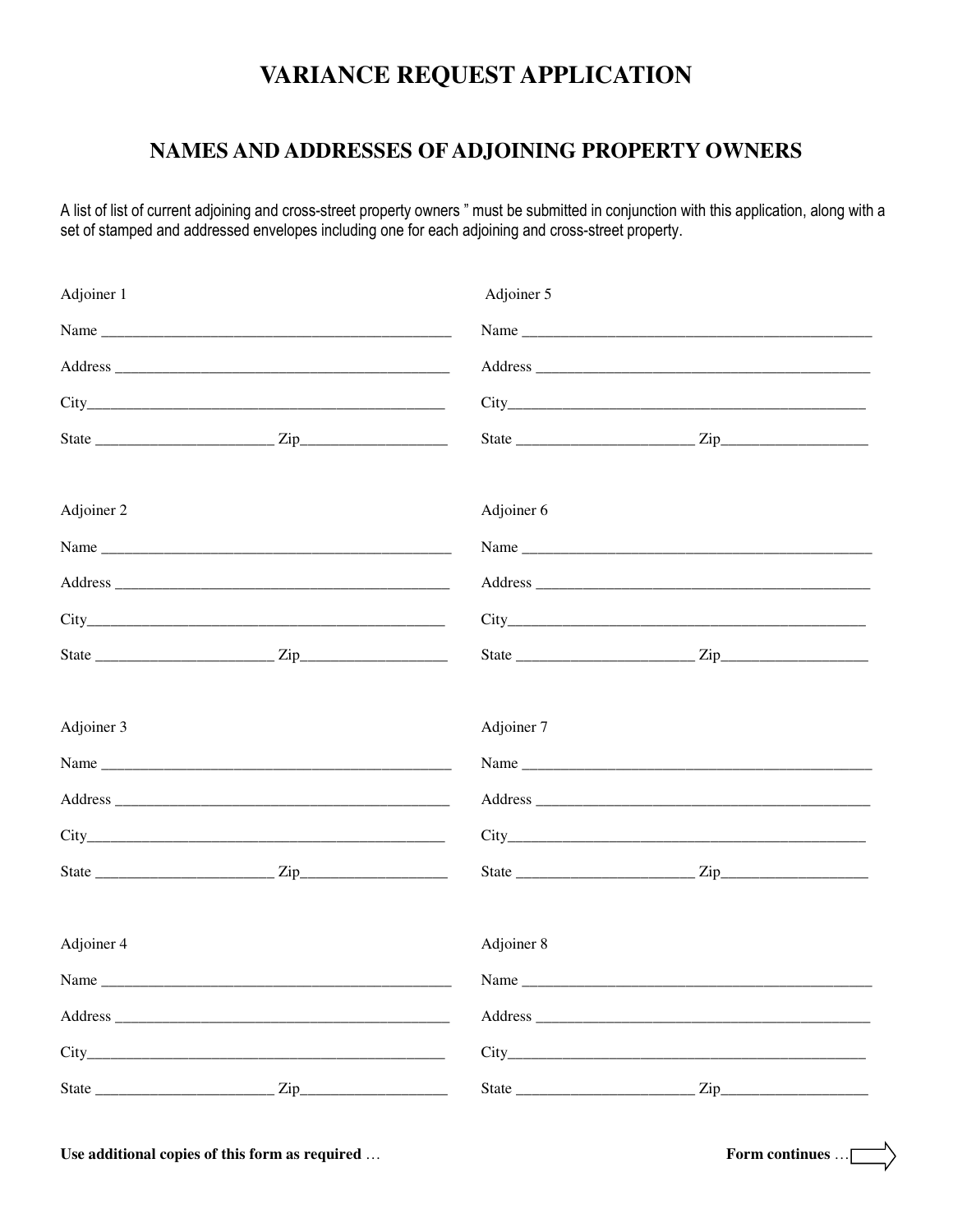### **VARIANCE REQUEST PLAN CHECKLIST**

Appellants/referrants seeking variances should submit a "Variance Request Plan". The features depicted on such "Variance Request Plan" should include the following:

- Property owner.
- Property address.
- Property lines as delineated on a survey prepared by a surveyor licensed in the State of Vermont.
- All structures, easements, and other proposed development or improvements and land use areas.
- Existing and proposed driveways, pedestrian walks, other circulation facilities, parking, loading areas.
- Existing and proposed landscaping (if developed site).
- Existing and proposed utility and dumpster locations.
- Existing and proposed signage.
- Significant features including wooded areas, streams, drainage swales, ledge.
- Any zoning district boundaries that abut or cross the site.
- Context map, North arrow, scale and date.

If the variance request affects structures (e.g., setback or height variance), building plans must be submitted in conjunction with this application. Such Plans must include the following:

- Building footprints (existing and proposed), and
- Building elevations (existing and proposed).

If not included in completed application form, Appellants/referrants seeking variances must also submit site data including:

- Variance request (required and proposed). .
- Total building square footage (existing and proposed).
- Building coverage (existing and proposed).
- Parking spaces (number required and number proposed)

Applications must also be accompanied by the appropriate fee.